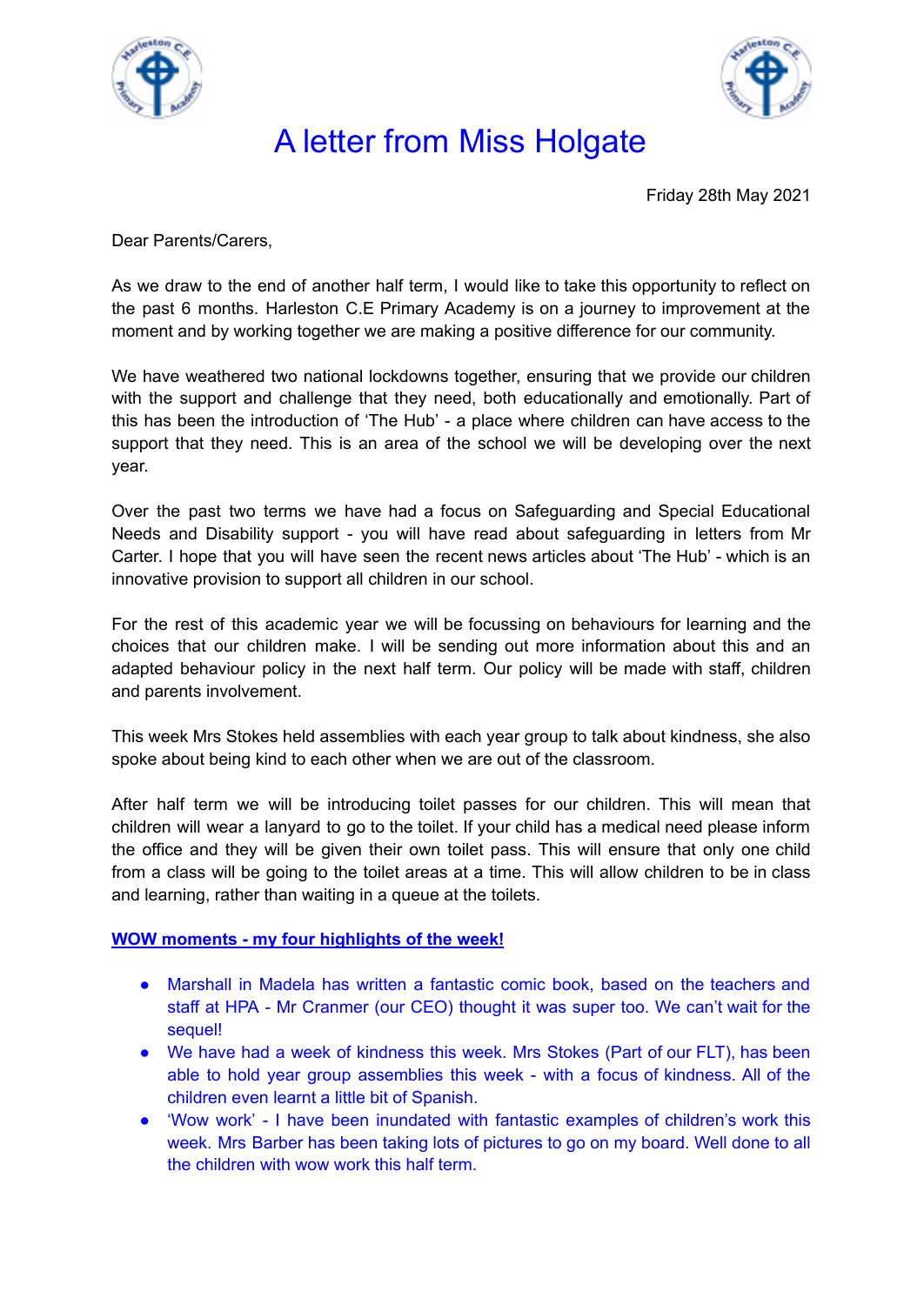



## A letter from Miss Holgate

● Our year 3 parents have been incredibly kind this half term and we have been donated 4 picnic benches and some lovely flowers for the Year 3 playground area. Thank you.

Mr Cranmer sent a letter to all parents/carers to inform you of the Federated Leadership Team and what this means for our community. As you are aware, there is currently no Deputy Head at HPA and we are working together to enable us to have capacity to make the changes I have planned. I know that the past 2½ years have seen lots of change at Harleston C.E. Primary Academy and I know that by working together and with the right team beside me we can ensure that our children get the education that they deserve. With this in mind I have worked with St Benet's Trust to enable us to have the following support:

Mr Hunt (Deputy Head at Diss Infant and Junior) will be with us one day a week for the rest of this year. He is a primary specialist and will be working with the children to instill a love of learning.

Mrs Stokes is working with us to allow us to be able to do things like our year group assemblies and to support in reinforcing positive choices from our children.

Mr Connelly (Headteacher at ASHS) will be working with our Year 5 and 6 children to ensure that they have a smooth transition to High School. He will also be supporting on gate duty.

The children may also speak about Mrs Smith (Deputy Head at ASHS), who is working with children in Year 6 to support their transition to High School.

This is all to add capacity to the school and enable us to keep implementing the changes that are needed within the school. If you have any questions or queries please continue to email the office at [office@harleston.stbenets.org](mailto:office@harleston.stbenets.org)

You may have seen that we have had several vacancies for September start and I am really pleased to announce that I have made some fantastic appointments, which will enable us to have the strong, stable team we need in September.

I am really pleased to announce that we have appointed a fantastic Deputy Head for September: Jane Price. Mrs Price will be joining us from out of Norfolk and she is moving to the area in the holidays. She is a very experienced Deputy Head.

I have also appointed Dan Stagg as our Assistant Headteacher next year. Mr Stagg is a very experienced teacher.

Next year, our Headship team will consist of Miss Holgate, Mrs Price, Mr Stagg, Mrs Botwright (SENDco), Mrs Pringle (School Business Manager) and Mrs Barber (Office Manager). This is a very strong Headship team and I am confident that we will see Harleston CE Primary Academy into its strongest phase yet.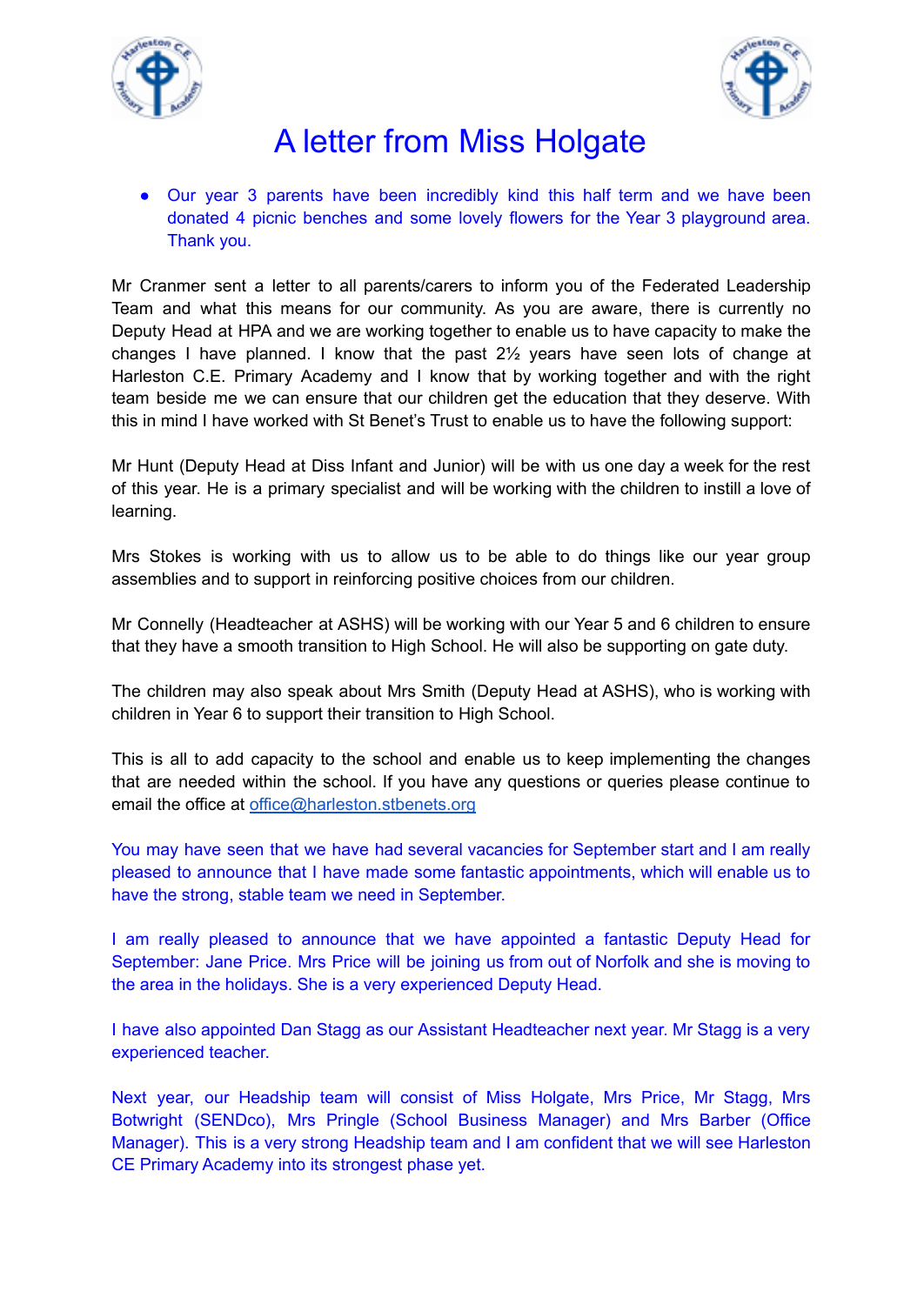



## A letter from Miss Holgate

I am pleased to announce that Mr Carter has secured a Deputy Headship in Hethersett for September, I know that we all wish him really well.

Mrs Churchard will be leaving us at half term, as she is moving out of the area. I would like to take this opportunity to thank her for all of her hard work.

New Starters this term:

Our two new caretakers are: Mr Adams and Mr Staff - they have got lots of plans to ensure that the school site is cared for.

Our new receptionist is: Mrs Ayling - she will be joining us straight after half term.

Mrs Barber has been promoted to Office Manager and Mrs Duerden has been promoted to Administrative Assistant.

Mr Johnson will be joining our support team as our Inclusion Coordinator. He will be working with children to support SEMH and behavioural needs within the school. We are looking forward to him joining us in mid-June.

Mr Plume has joined our teaching team as a part time teacher. He is an experienced teacher and has been working at Diss Junior School.

There have been some changes in staff recently, we are trying to ensure that the children have as stable a time as possible so we have made the decision to ask Miss Moss to join Mrs Moore in teaching King class until the end of the year.

Miss Webber-Walton is looking into a new career path, as a 1:1 and small group leader. She has requested that she has the opportunity to do this within our school for the rest of the year and to gain experience across the school in different year groups. She will be sad to leave her class but will still be available to support them within the school. Mr Carter and Mr Plume will be teaching in Pankhurst Class for the remainder of the year.

We are aiming to be able to have parents evening next half term in conjunction with school reports. Thank you for your patience, as we had technical difficulties this term.

We will not be holding a traditional sports day this year, instead we will be holding a sports week. We have arranged that children can have access to a wide range of sporting activities from Quiddich to dance. I know that the staff are very excited about this - I can't wait to dust off my quaffle and jump on a broom!

I hope that you all have a restful holiday and enjoy the easing of local restrictions.

Kindest Regards

Hannah Holgate